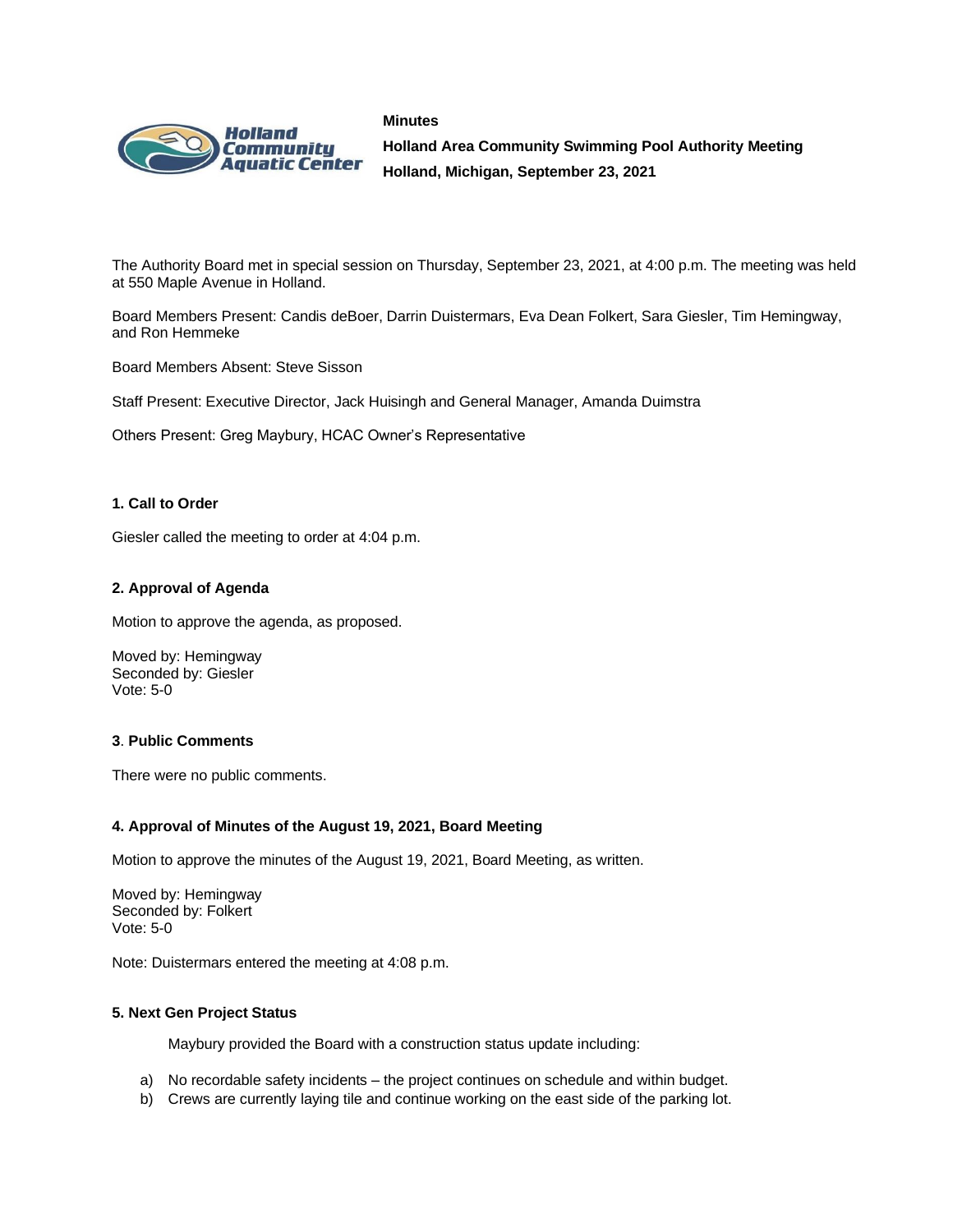- c) The team is working to achieve a consolidation of chemical rooms.
- d) FFE for Administration Offices and Chemical Rooms is being authorized.
- e) An RFP for new facility signage is being prepared.
- f) The 1968 Instructional Pool is set to reopen on October 18.
- g) The new community expansion is set to open in January of 2022.
- h) Plans continue as the team prepares for the closure of the current leisure pool and the addition of a 5-lane warm-up/cool down pool within the 50-meter natatorium.

# **6. HCAC Foundation Report**

Huisingh provided the Board with an update of HCACF activities:

- a) Naming authorizations there were no new naming proposals.
- b) The HCAC Foundation Board requested that the HACSPA Board consider their recommendation to provide a donor recognition wall in the lobby of the facility expansion.

Motion to accept a recommendation from the HCAC Foundation Board to approve up to \$30,000 in funding to support the proposed donor recognition wall as proposed by Nicholson for the new lobby.

Moved: Hemingway Seconded: Folkert Vote: 6-0

.

c) The HCAC Foundation Board requested a transfer of achieved funds from their accounts to the HACSPA accounts, and to have those funds directly support campaign initiatives.

Motion to approve the fund transfer from funds within HCAC Foundation account (campaign) to be used at the discretion of the HACSPA Executive Director for campaign construction additions to the construction project.

Moved: Hemingway Seconded: Folkert Vote: 6-0

### **7. Executive Director Update (Huisingh)**

- a) The construction project continues on schedule and the HCAC team is working well with the construction group.
- b) All HCAC programming continues to be provided to the community without use of the Instruction Pool until October 18.
- c) Mary Free Bed Therapy and Rehabilitation services are underway and an Open House event is being planned for September 30.
- d) HCAC has begun hosting larger swim meet invites for our school partners consistent with pre-COVID attendance, and there have been no safety issues.
- e) MLA Swim and Dive team seasons are underway and continue with strong membership.
- f) Hope College will achieve some of their practices, host several dual meets, and host the NCAA D3 Championships at HAC during their 2021-22 swim/dive season.
- g) Staffing remains a significant challenge. HAC is currently unable to achieve staffing to allow opening the facility on Sundays.
- h) Duimstra reported that Instructional Programs, led by Manager, Dan Christian, are now serving 100 children per day from Holland Heights school. Fitness programs are growing, and in high demand, under the management of Rachel Schlatter. Facility visitor numbers continue to increase from approximately 3500 visitors per month in September 2020 (reopening after COVID closure) to about 9000 per month September 2021.